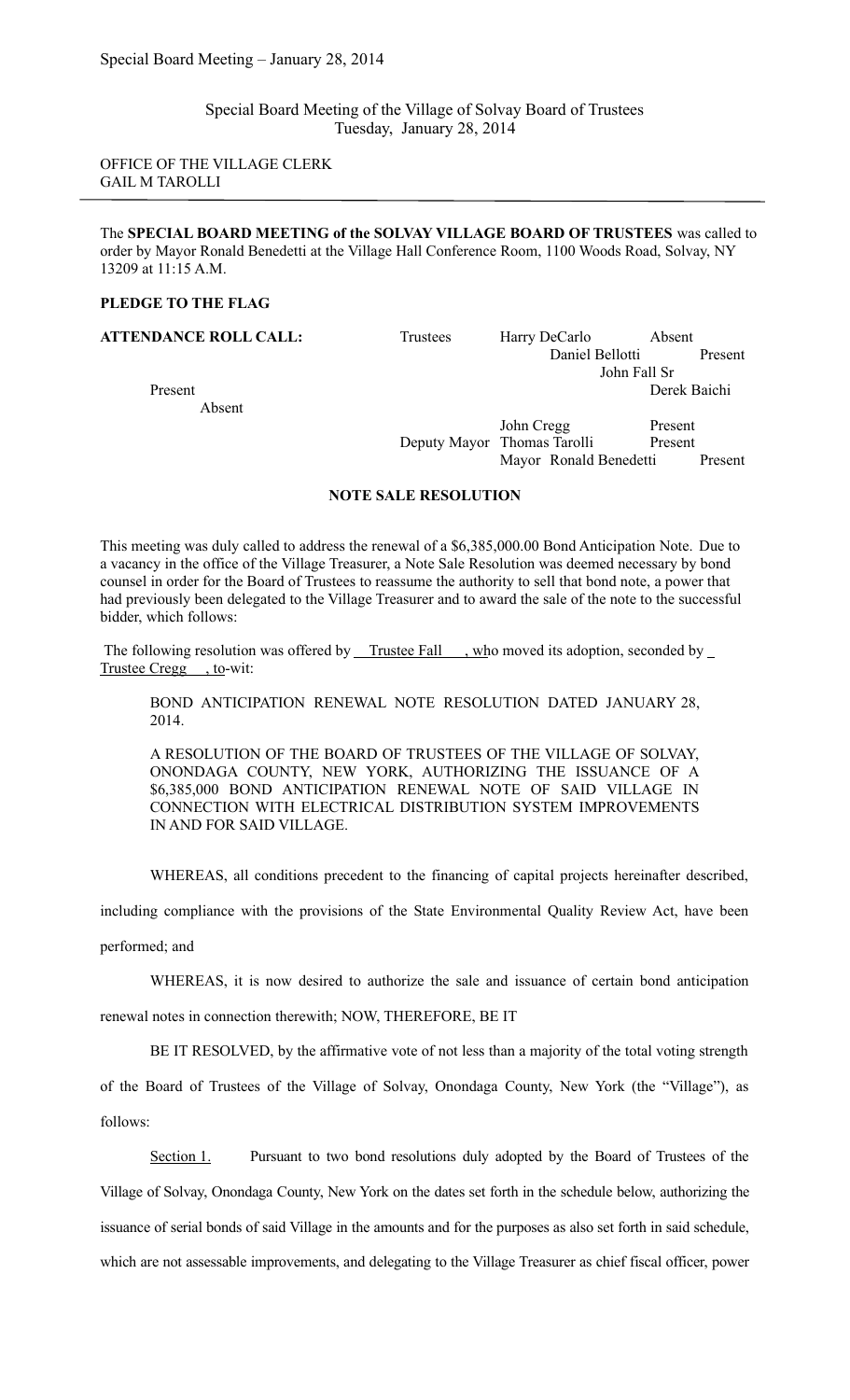to authorize the issuance of and to sell bond anticipation notes, including renewals thereof, in anticipation of the issuance and sale of said bonds, which delegated power is hereby reassumed by this Board of Trustees pursuant to Section 56.00 of the Local Finance Law, solely for purposes of issuance of the bond anticipation renewal note hereinafter described, the issuance of a bond anticipation renewal note of said Village in the principal amount of \$6,385,000 in anticipation of the sale of said bonds is hereby authorized. Said note shall be dated February 6, 2014, shall be numbered CR-1, shall be of the denomination of \$6,385,000, shall bear interest at the rate of two per centum (2%) per annum, payable at maturity, shall mature on February 5, 2015, and both principal of and interest on said note shall be payable in lawful money of the United States of America (Federal Funds) at the Office of the Village Clerk, in Solvay, New York. Such note is a renewal note.

Section 2. The objects or purposes for which said note is hereby authorized to be issued is to pay part of the cost of the projects and issues set forth in the schedule below in Section 4 hereof.

Section 3. The note herein authorized is issued for the purpose of renewing, in part, the outstanding \$6,500,000 Bond Anticipation Note, 2013 (Renewal), dated February 7, 2013 and maturing on February 6, 2014.

Section 4. Such \$6,385,000 bond anticipation renewal note shall be allocated as follows:

- a) \$3,930,000 to pay part of the cost of the construction of improvements to the electrical distribution system, including original furnishings, equipment, machinery, apparatus, appurtenances, and other incidental improvements and expenses in connection therewith (period of probable usefulness, 30 years). The amount of serial bonds authorized to be issued for said class of objects or purposes is \$4,200,000 pursuant to a bond resolution dated December 15, 2009. Such \$3,970,000 is issued for the purpose of renewing, in part, the outstanding aforementioned Note. The balance of said outstanding portion, in the amount of \$70,000, will be paid from available current funds appropriated therefore and shall constitute the fourth installment of the principal amount of such indebtedness, the sums of \$65,000, \$65,000 and \$70,000 having heretofore been paid on February 10, 2010, February 9, 2012 and February 7, 2013, respectively, which amounts constituted the first three installments of the principal amount of such indebtedness. The amount of bonds remaining to be issued therefor is \$3,970,000. The date of the first bond anticipation note issued in anticipation of the said of said bonds was February 11, 2010.
- b) \$2,455,000 to pay the cost of the construction of improvements to the electrical distribution system (Phase II), including original furnishings, equipment, machinery, apparatus, appurtenances, and other incidental improvements and expenses in connection therewith (period of probable usefulness, 30 years). The amount of serial bonds authorized to be issued, for such specific object or purpose is \$2,500,000 pursuant to a bond resolution dated February 13, 2012. Such \$2,455,000 is issued for the purpose of renewing, in part, the outstanding aforementioned Note. The balance of said outstanding portion in the amount of \$45,000, will be paid from available current funds appropriated therefor, and shall constitute the first installment of the principal amount of such indebtedness. The amount of bonds remaining to be issued therefor is \$2,455,000. The date of the first bond anticipation note issued in anticipation of the said of said bonds was May 8, 2012.

Section 5. In accordance with the provisions of Sections 50.00 and 61.00 of the Local Finance Law and due to the vacancy of the office of the Village Treasurer on the date hereof, such renewal note shall be executed in the name of said Village of Solvay, Onondaga County, New York, by its Mayor, and sealed with its corporate seal. When issued, the note may be in registered form in the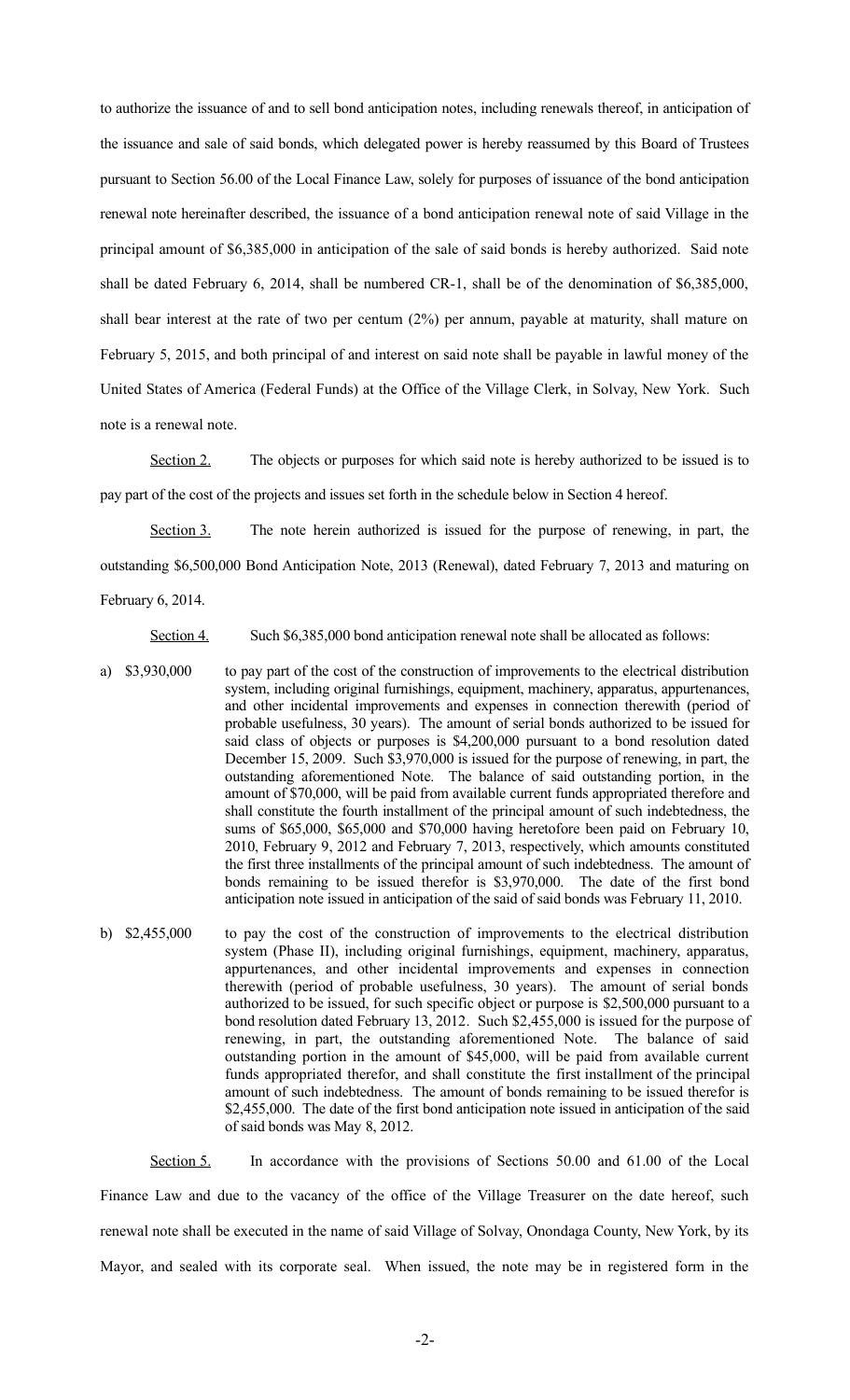principal amount of \$6,385,000, numbered CR-1, substantially in the form attached hereto as Exhibit A, and may be registered in the name of Cede & Co., as nominee of The Depository Trust Company, New York, New York ("DTC"), which will serve as securities depository for the note in accordance with the "book-entry-only" system of transfer of DTC, pursuant to which purchasers of the note will be recorded by DTC as ownership of beneficial interests in the note on records maintained by DTC and the note shall be immobilized in the custody of DTC. Purchasers of such note shall not receive, and shall not have the right to receive, physical delivery of note certificates, and, by purchasing notes, purchasers are deemed to waive any right to receive note certificates, except in the limited circumstances described below. The Village shall have the right to terminate its participation in the book-entry-only system, and DTC may discontinue providing its service with respect to the notes on notice to the Village. Upon the occurrence of either such event, note certificates shall be made available in bearer form in denominations of \$5,000 or integral multiples thereof in substitution and replacement of the single note in registered form originally issued. Any such bearer notes shall be appropriately numbered and otherwise identified, and shall be in substantially the form of the note attached hereto as **Exhibit B**. In addition, if requested by the purchaser prior to the February 6, 2014 closing date for the note, the issuance of such note substantially in the form attached hereto as  $Exhibit B$  is hereby authorized.

Section 6. Said renewal note is hereby sold at private sale to Jeffries, LLC, in New York, New York, at a price of not less than par and accrued interest, if any, plus a premium of \$56,317.00. No officer or employee of said Village has an interest in the sale of said note prohibited by Article 18 of the General Municipal Law, as amended.

Section 7. As of the date hereof, no authority or proceedings for the issuance of the note has been repealed, revoked or rescinded, and compliance with the covenants contained in the arbitrage certificate of the Village to be executed with respect to the note is not prohibited by or violative of any provision of local or special law, regulation or resolution applicable to the Village.

Section 8. This resolution shall take effect immediately and neither publication nor posting shall be required.

-3-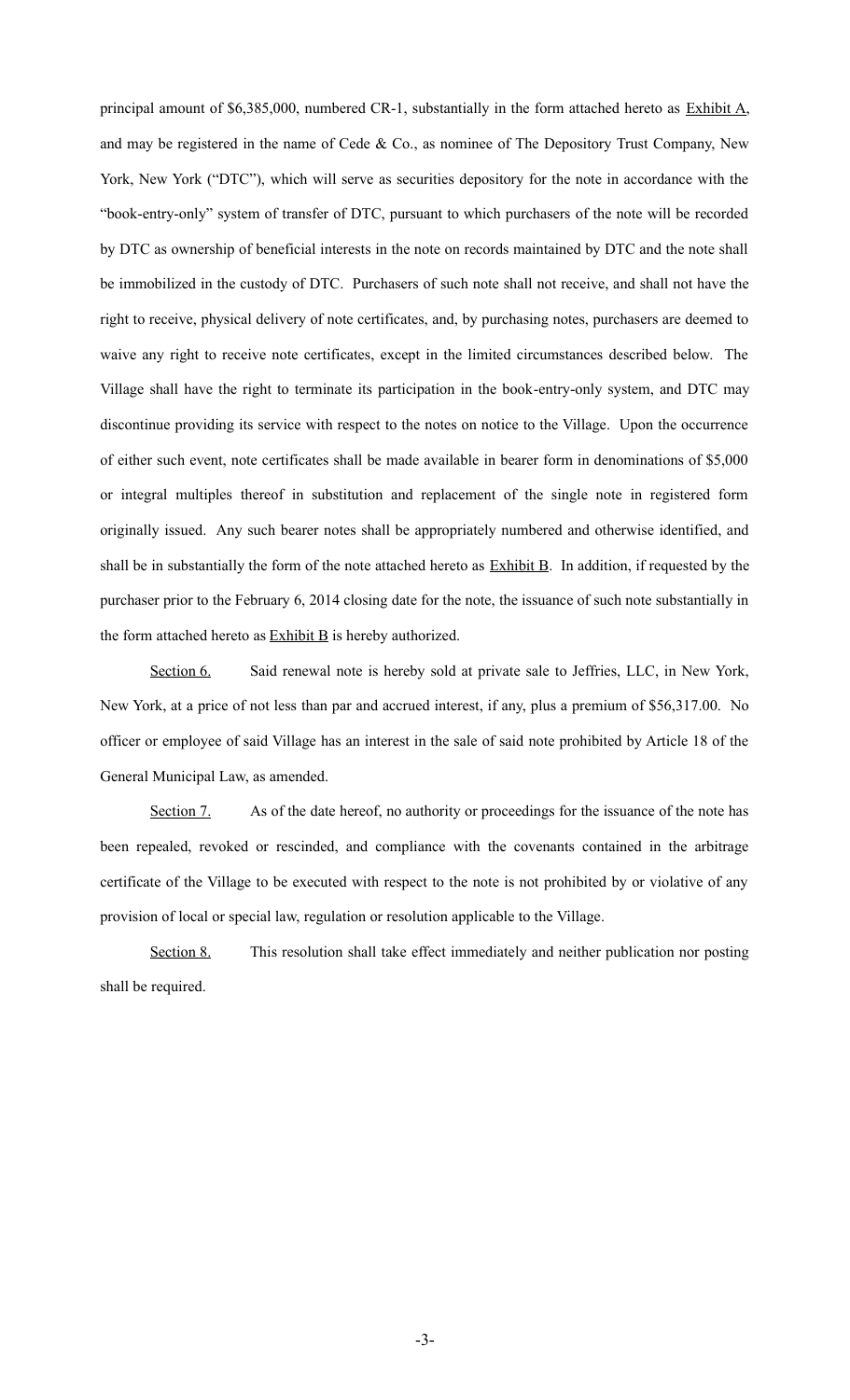Special Board Meeting – January 28, 2014

### **REGISTERED EXHIBIT A REGISTERED UNITED STATES OF AMERICA STATE OF NEW YORK COUNTY OF ONONDAGA No. CR-1 VILLAGE OF SOLVAY \$6,385,000 BOND ANTICIPATION NOTE, 2014 (RENEWAL) CUSIP NO. \_\_\_\_\_\_\_\_\_\_\_\_\_\_\_**

The Village of Solvay, in the County of Onondaga, a municipality of the State of New York (herein called the "Obligor"), hereby acknowledges itself indebted and for value received promises to pay to CEDE & CO. (the "Registered Owner") or its assignee the sum of **SIX MILLION THREE HUNDRED EIGHTY-FIVE THOUSAND DOLLARS (\$6,385,000)** on February 5, 2015, together with interest thereon from the date hereof at the rate of  $\Box$ centum ( $\%$ ) per annum, payable at maturity. Both principal of and interest on this note will be paid in lawful money of the United States of America (Federal Funds) at the Office of the Village Clerk, in Solvay, New York, the Fiscal Agent.

This note shall be transferable only upon presentation to the Fiscal Agent of the same with a written transfer of title. Such transfer shall be dated and signed by the Registered Owner, or his legal representatives, and it shall be duly acknowledged or proved, or in the alternative, the signature thereto shall be certified as to its genuineness by an officer of a bank or trust company located and authorized to do business in this State.

This note is one of a total authorized issue of \$6,385,000 issued pursuant to proceedings duly adopted by the Board of Trustees of the Obligor, and also pursuant to: "BOND ANTICIPATION RENEWAL NOTE RESOLUTION DATED JANUARY 28, 2014. RESOLUTION OF THE BOARD OF TRUSTEES OF THE VILLAGE OF SOLVAY, ONONDAGA COUNTY, NEW YORK, AUTHORIZING THE ISSUANCE OF A \$6,385,000 BOND ANTICIPATION RENEWAL NOTE OF SAID VILLAGE IN CONNECTION ELECTRICAL DISTRIBUTION SYSTEM IMPROVEMENTS IN AND FOR SAID VILLAGE." Ownership interests in this note and transfers thereof are recorded as part of the book-entry-only system of The Depository Trust Company, New York, New York ("DTC") on records maintained by DTC for such purpose. The Obligor has no responsibilities with respect to such book-entry-only system of transfer and purchasers of such interests have no right to receive from the Obligor certificates representing such ownership interests; provided, however, that if DTC discontinues providing such service with respect to this note, or if the Obligor terminates its participation in such system of book-entry-only transfers, notes in bearer form in denominations of \$5,000 or multiples thereof will be provided by the Obligor.

The faith and credit of the Obligor are hereby irrevocably pledged for the punctual payment of the principal of and interest on this note according to its terms.

It is certified and recited that all conditions, acts and things required by the Constitution and statutes of the State of New York to exist, to have happened and to have been performed precedent to and in the issuance of this note, exist, have happened and have been performed, and that this note, together with all other indebtedness of the Obligor, is within every debt and other limit prescribed by the Constitution and laws of such State.

IN WITNESS WHEREOF, the Obligor, has caused this note to be signed and its corporate seal to be hereunto affixed as appears below, and this note to be dated as of February 6, 2014.

(SEAL) VILLAGE OF SOLVAY, ONONDAGA COUNTY, NEW YORK **COPY – Do Not Sign**

 $\mathcal{L}_\text{max}$  and  $\mathcal{L}_\text{max}$  and  $\mathcal{L}_\text{max}$  and  $\mathcal{L}_\text{max}$ 

Village Mayor

Unless this certificate is presented by an authorized representative of The Depository Trust Company to the issuer or its agent for registration of transfer, exchange or payment, and any certificate issued is registered in the name of Cede & Co., or such other name as requested by an authorized representative of The Depository Trust Company and any payment is made to Cede  $\&$ Co., ANY TRANSFER, PLEDGE OR OTHER USE HEREOF FOR VALUE OR OTHERWISE BY OR TO ANY PERSON IS WRONGFUL since the registered owner hereof, Cede & Co., has an interest herein.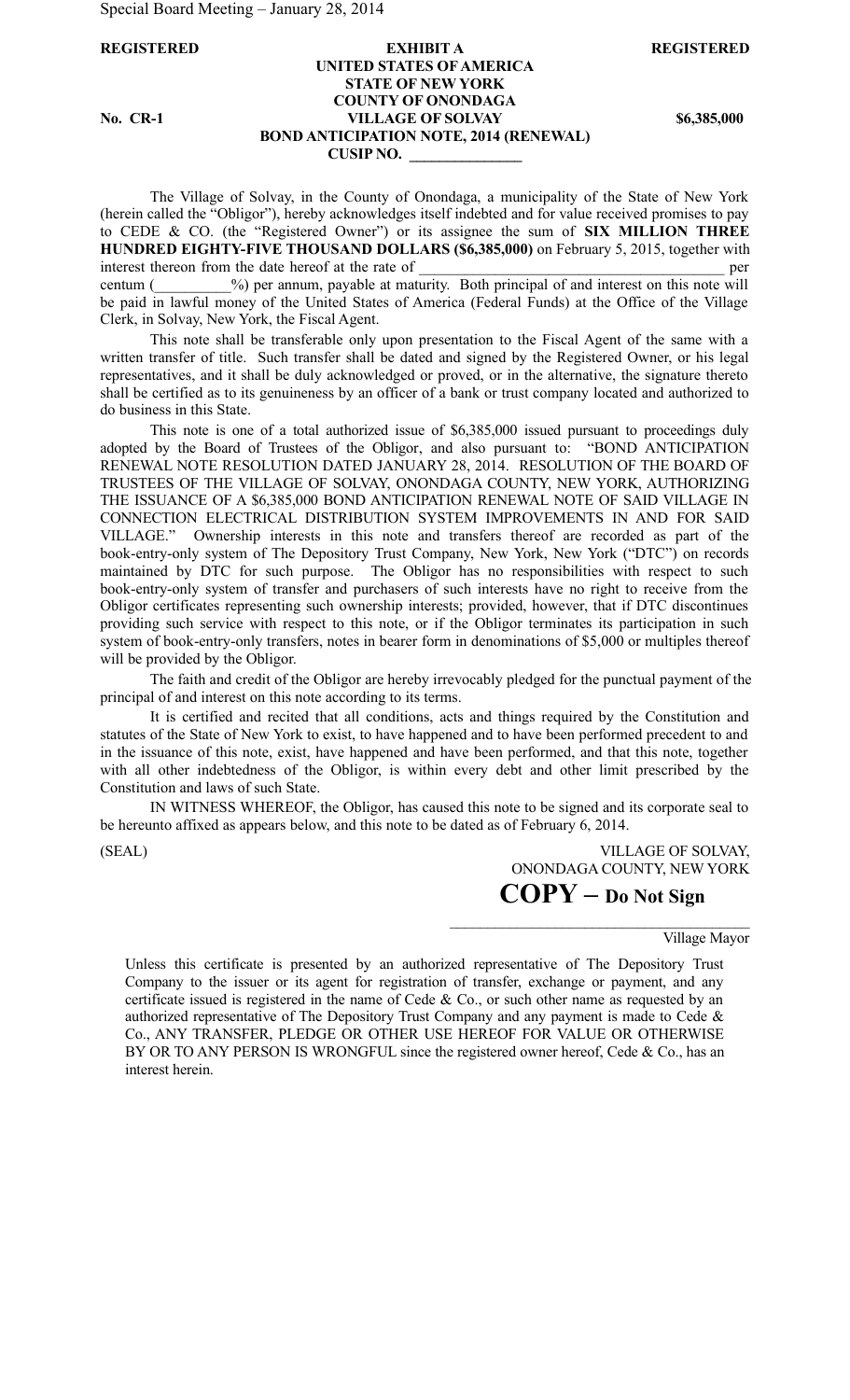### UNITED STATES OF AMERICA STATE OF NEW YORK COUNTY OF ONONDAGA VILLAGE OF SOLVAY

## BOND ANTICIPATION NOTE, 2014 (RENEWAL)

No.  $\sim$ 

The Village of Solvay, in the County of Onondaga, a municipality of the State of New York (herein called the "Obligor"), hereby acknowledges itself indebted and for the value received promises to pay to the bearer of this note the sum of  $DOLLARS$ (\$\_\_\_\_\_\_\_\_\_) on February \_\_\_\_, 2015, together with interest thereon from the date hereof at the rate of  $per$  centum ( $\frac{9}{9}$ ) per annum, payable at maturity. Both principal of and interest on this note will be paid in lawful money of the United States of America (Federal Funds) at \_\_\_\_\_\_\_\_\_\_\_\_\_\_\_\_\_\_\_\_\_\_\_\_\_\_\_\_\_\_\_\_, in \_\_\_\_\_\_\_\_\_\_, New York.

This note may not be converted into registered form.

This note is one of a total authorized issue of \$6,385,000 issued pursuant to proceedings duly adopted by the Board of Trustees of the Obligor, and also pursuant to: "BOND ANTICIPATION RENEWAL NOTE RESOLUTION DATED JANUARY 28, 2014. RESOLUTION OF THE BOARD OF TRUSTEES OF THE VILLAGE OF SOLVAY, ONONDAGA COUNTY, NEW YORK, AUTHORIZING THE ISSUANCE OF A \$6,385,000 BOND ANTICIPATION RENEWAL NOTE OF SAID VILLAGE IN CONNECTION ELECTRICAL DISTRIBUTION SYSTEM IMPROVEMENTS IN AND FOR SAID VILLAGE."

The faith and credit of the Obligor are hereby irrevocably pledged for the punctual payment of the principal of and interest on this note according to its terms.

It is certified and recited that all conditions, acts and things required by the Constitution and statutes of the State of New York to exist, to have happened and to have been performed precedent to and in the issuance of this note, exist, have happened and have been performed, and that this note, together with all other indebtedness of the Obligor is within every debt and other limit prescribed by the Constitution and laws of such State.

IN WITNESS WHEREOF, the Obligor, in accordance with the proceedings authorizing this note, has caused this note to be signed and its corporate seal to be hereunto affixed as appears below, and this note to be dated as of February 6, 2014.

(SEAL) VILLAGE OF SOLVAY, ONONDAGA COUNTY, NEW YORK

**COPY – Do Not Sign**

Village Mayor